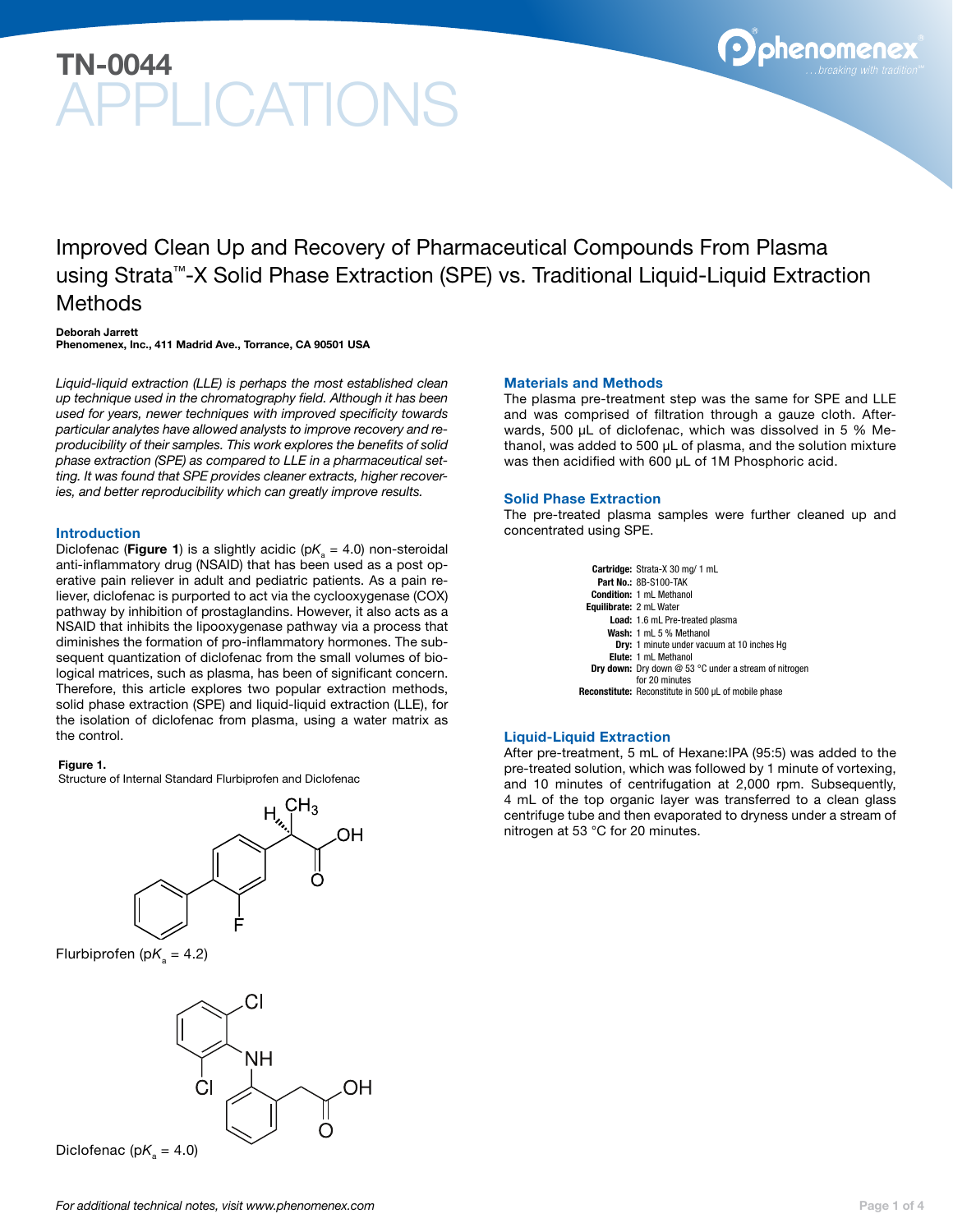## TN-0044 **PPI ICATIONS**

#### LC/UV

Chromatogram of Diclofenac and IS after SPE extraction from a plasma matrix.



Diclofenac spiked plasma sample (50 µg/mL) after extraction with Strata™-X. Flurbiprofen (IS) was added post-extraction at a concentration of 160 µg/mL. Note: the flurbiprofen was added post blow down, which is also post-extraction



#### Results and Discussion

Traditionally, liquid-liquid extraction (LLE) has been used as the standard clean up procedure for a variety of pharmaceutical samples. Although the technique has been used for many decades it could stand to be improved upon. While performing this work, it was discovered that solid phase extraction provided many be-

nefits over this traditional method including improved recoveries, time and solvent savings, as well as more consistent results.

Plasma samples spiked with diclofenac were used to compare extraction efficiencies of both SPE (using a polymer-based SPE sorbent, Strata-X) and LLE. It was found that SPE on the Strata-X sorbent yields approximately 86 % absolute recovery of 15 µg/ mL of diclofenac in the plasma matrix as opposed to 46 % for LLE (Table 1). This accounts for almost a two-fold decrease in recovery when using LLE. Furthermore, while this procedure for LLE involved one extraction step, as opposed to multiple extraction steps with the hexane:IPA mixture, in order to have obtained a greater yield using LLE, a greater amount of solvent would have been required for LLE. This would not have only increased the time to obtain a higher extraction yield, but would also increase the total time required for the evaporation of the solvent.

#### Table 1.

% Absolute Recovery for Diclofenac

|            | <b>Spiked concentration</b> | <b>Diclofenac</b> | Mean % RSD |
|------------|-----------------------------|-------------------|------------|
| <b>SPE</b> | $15 \mu q/mL$               | $86\%$ (n=4)      |            |
| LLE        | $15 \mu q/mL$               | 46 % (n=4)        | 35         |

In addition to SPE providing a greater absolute percent recovery by two-fold over LLE, the Strata-X sorbent procedure shows less variability between cartridges, with a mean % RSD of 10 % while the LLE procedure produced more variability with a mean % RSD of 3 times as much, at 35 % (Figures 2 and 3). According to the % RSD values for SPE and LLE, SPE is more precise and reproducible than LLE for the extraction of pharmaceutical compounds.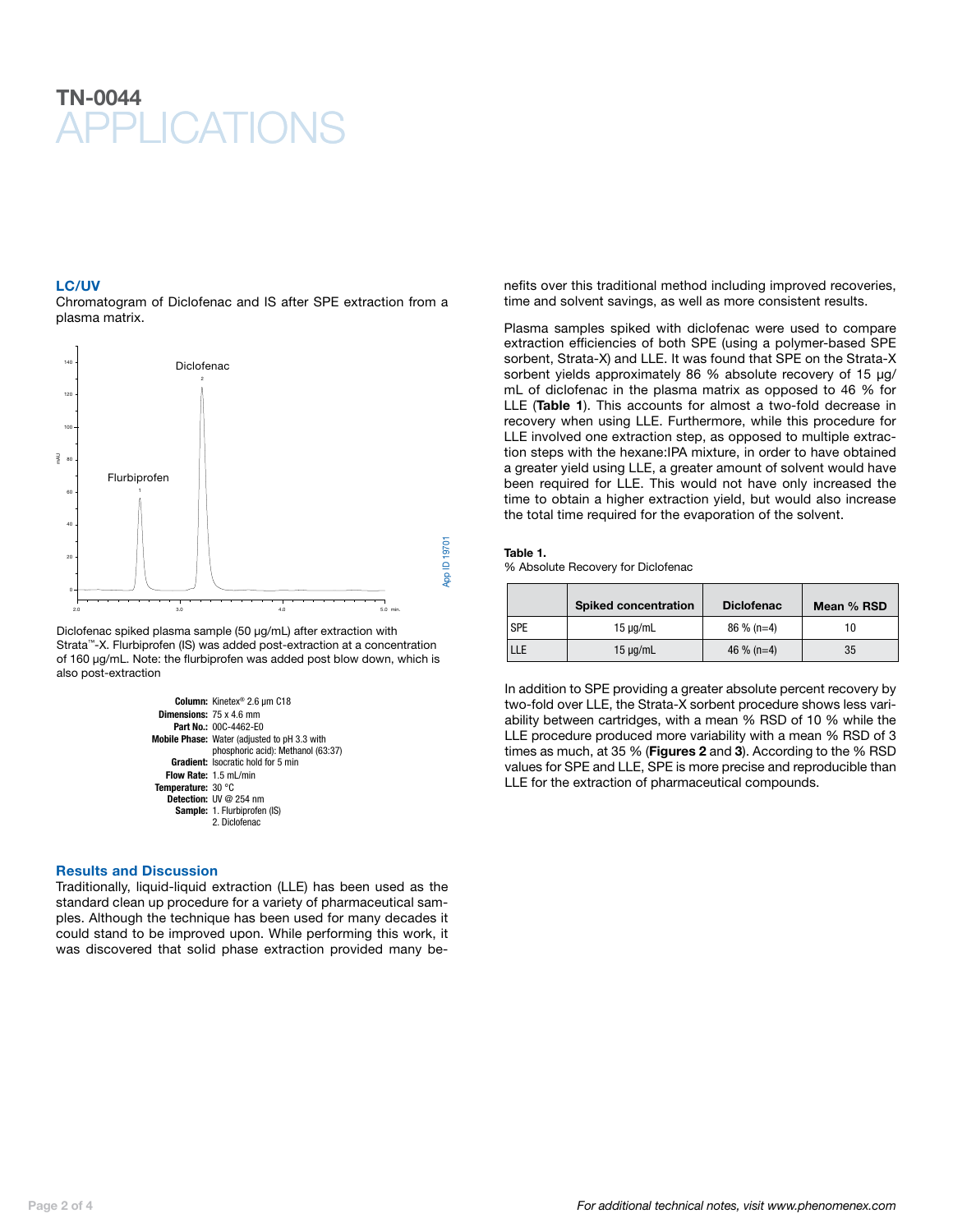## **APPLICATIONS** TN-0044

#### Figure 2.

Diclofenac Extracted Reference Curve: Solid Phase Extraction in Plasma **Matrix** 



Figure 3. Diclofenac Extracted Reference Curve: Liquid-Liquid Extraction in Plasma **Matrix** 



#### **Conclusion**

The Strata™-X SPE sorbent utilizes the chemical bonding properties of a pyrrolidone ligand, which makes it a prime target for the retention of hydrophobic neutral compounds, while also retaining basic and acidic compounds under strong organic wash conditions. With the presence of the phenyl ring in the pyrrolidone ligand, pi-pi interactions are prevalent for compounds with aromatic structures, and acidic and basic compounds are able to bind to the nitrogen of the secondary amine and the carbonyl carbon, respectively (Figure 4).

#### Figure 4.

Binding Properties of Strata-X

Pi-Pi Bonding



Hydrogen Bonding, Dipole-Dipole Interactions



Hydrophobic Interactions



♦ Analyte-sorbent interaction site highlighted in blue.

LLE instead utilizes two immiscible solvents that compete for interaction with the analyte of interest. While LLE has been a universal choice of extraction, SPE poses many advantages over LLE for the extraction of diclofenac, via the existence of multiple binding sites on the Strata-X sorbent. Consequently, this data shows that SPE provides greater absolute recovery of diclofenac when compared to LLE; and is less time-intensive, consumes less solvent than traditional LLE procedures, and provides better reproducibility, thereby demonstrating that the extraction method of choice for pharmaceuticals, such as diclofenac, is SPE.